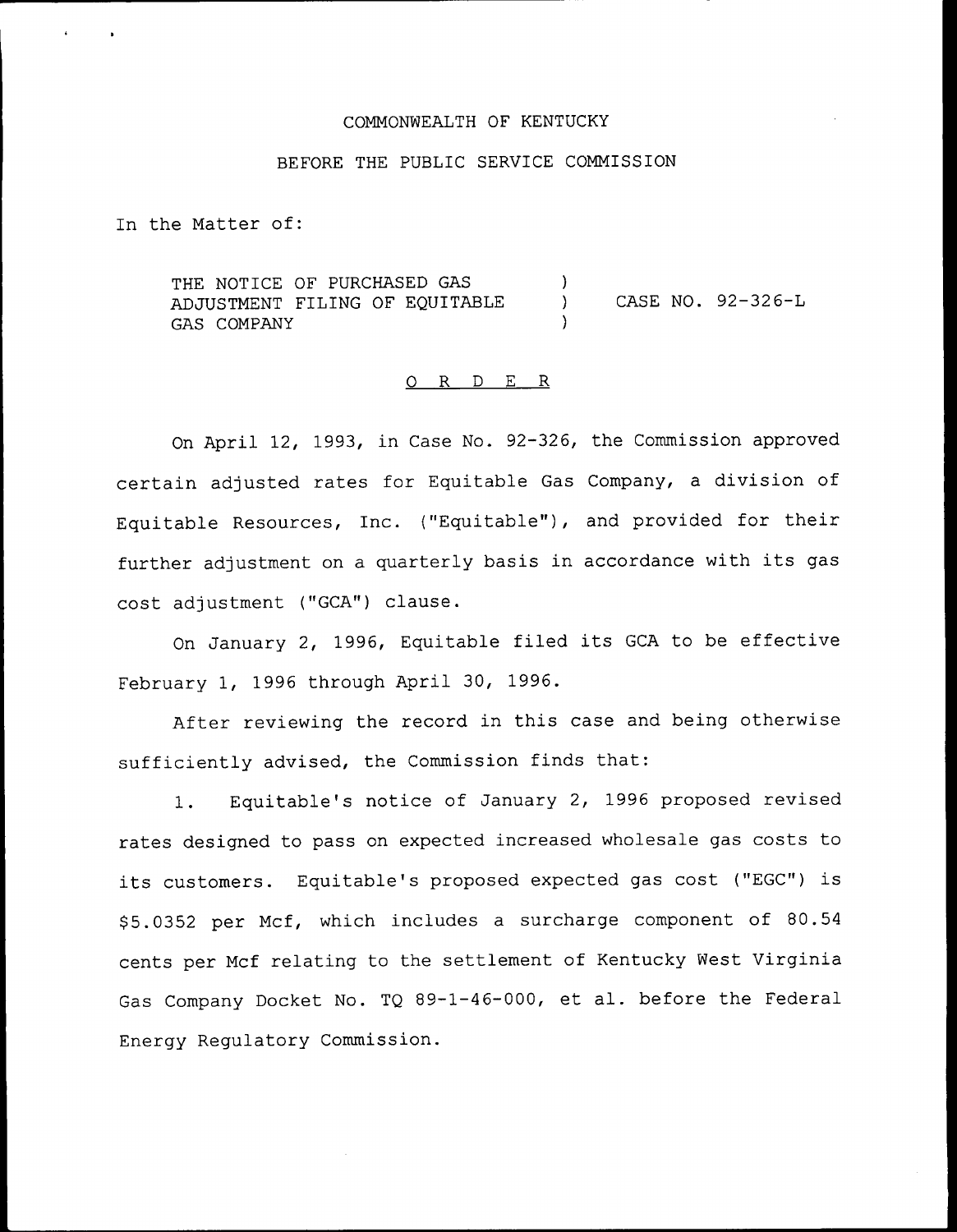Equitable's notice of January 2, 1996 set out a current  $2.$ quarter actual adjustment ("AA") of (3.49) cents per Mcf to return over-recovered gas cost from August, September, and October 1995. Equitable's total AA of (\$1.1835) per Mcf reflects the current over-recovery as well as over- and under-recoveries from previous quarters.

3. Equitable's notice set out no current quarter balancing adjustment ("BA"). Equitable's total BA is 3.94 cents per Mcf.

4. These adjustments produce a gas cost recovery ("GCR") rate of \$3.8911 per Mcf, \$1.3092 per Mcf more than its prior GCR rate.

5. The rate adjustment in the Appendix to this Order is fair, just, and reasonable, in the public interest, and should be effective for final meter readings on and after February 1, 1996.

IT IS THEREFORE ORDERED that:

1. The rates in the Appendix to this Order are fair, just, and reasonable and are effective for final meter readings on and after February 1, 1996.

2. Within 30 days of the date of this Order, Equitable shall file with this Commission its revised tariffs setting out the rates authorized herein.

 $-2-$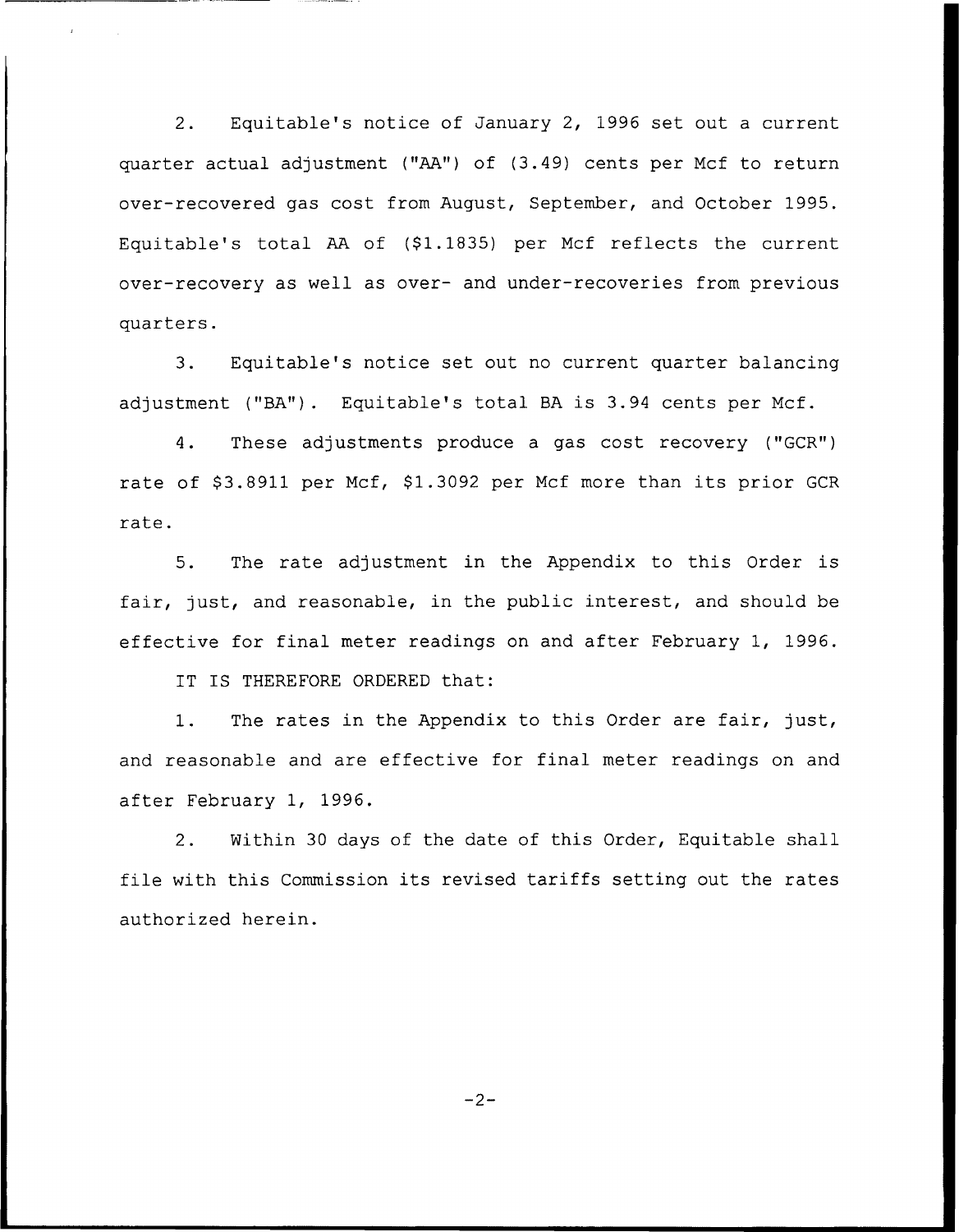Done at Frankfort, Kentucky, this 1st day of February, 1996.

PUBLIC SERVICE COMMISSION

 $\cdot$ 

Juila K Preathoff

Vice Chairman

Commissioner

ATTEST:

 $\bar{\lambda}$ 

 $\ddot{\phantom{1}}$ 

Executive Director